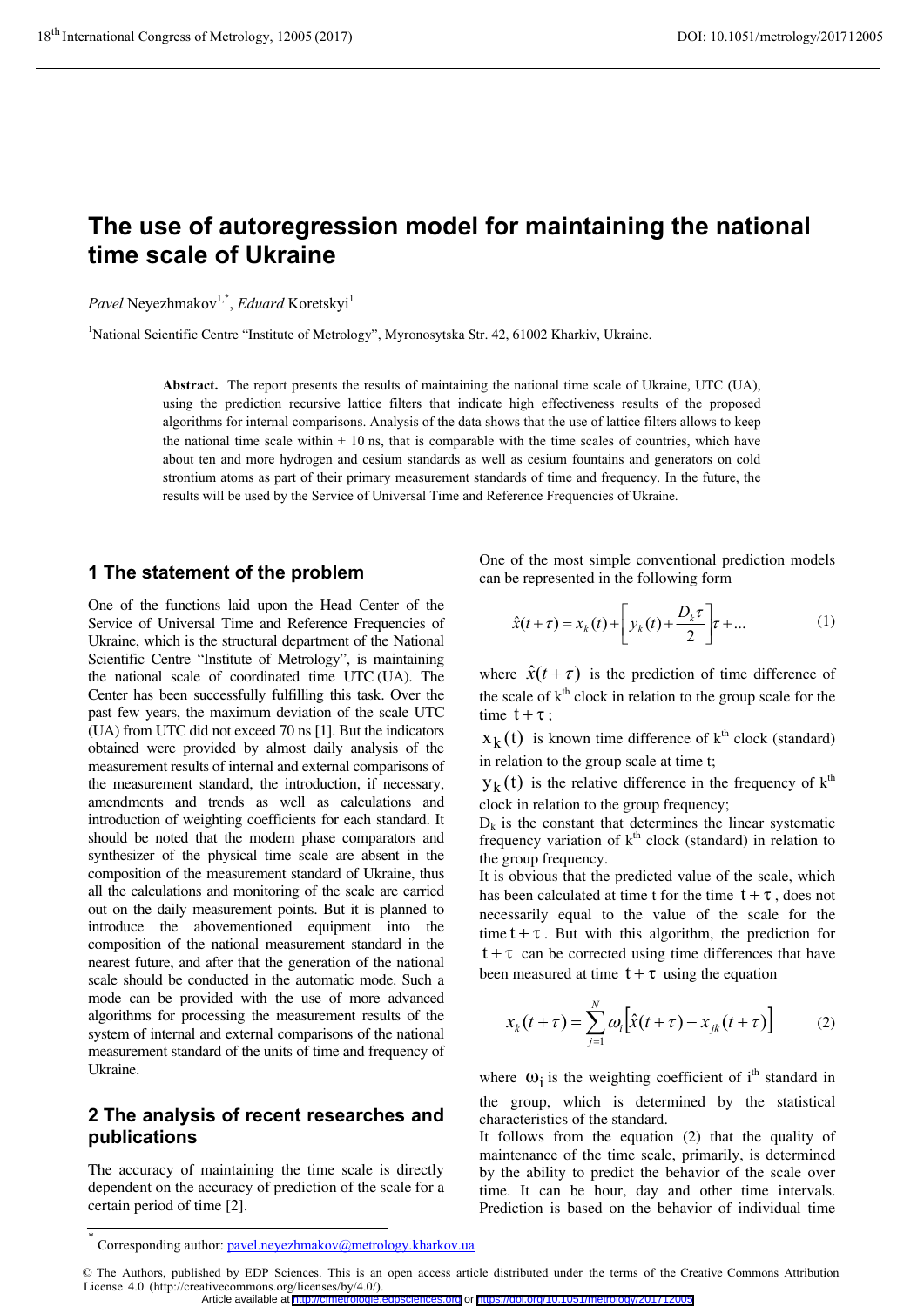and frequency standards that are the part of the group. Behavior is determined by the correlation dependencies of the frequency and the scale of the measurement standards at a certain prehistory interval. According to the conventional approach, cesium frequency standards do not have a systematic frequency variation, and hydrogen standards have a linear systematic variation. This particular approach is now used to determine the prediction of scales or frequencies of the standards in relation to the group. In addition, weight coefficients of standards are inserted by the scientist-keeper of the measurement standard in a manual mode and are determined as inversely proportional to the value of the prediction error of a particular standard at a certain time interval.

The analysis of internal and external comparisons of the standards of the measurement standard during several years shows that the behavior of standards is subject to rather complicated laws and is described by polynomials of higher order. In addition, it has been established that the statistical characteristics of the standards are not stationary and may change over time. This is due to the aging of the equipment, the influence of external factors, random frequency variations of the standards etc. From all this it can be concluded that the behavior of the particular standards is a non-stationary correlated random process, for the prediction of which it is required to apply adaptive processing algorithms. Behavior is determined by the correlation dependencies of frequency and scale of the standards on a certain prehistory<br>interval. Therefore, when developing effective developing effective algorithms for maintaining the time scale of the standard, it was decided to use already well-known autoregression model, with which it has long been possible to solve tasks of prediction of time series.

In this regard, it is appropriate to use an autoregression model for the maintenance of the time scale, at the basis of which prediction adaptive autoregressive (AR) or lattice filters (LF) can be developed [3].

The autoregression model of random signals has several advantages over other models that makes it widely used for solving a variety of tasks. The main advantages of this model include its constructability, which makes it possible to synthesize schemes and algorithms that allow to generate random processes with given properties. Parameters of AR model of random signals are AR coefficients and the model order. In addition, the model parameters coincide with the coefficients of recursive digital filters. This property greatly simplifies the process of synthesis of this type of filters by a given amplitude-frequency characteristic.

AR model is based on the existence of correlation dependence of the sample of random signal in the current moment of time with some finite number of samples at previous moments of time. Correlation is expressed by the presence of regression of the current sample of the random process on the previous ones. This type of regression is called autoregression. The AR equation can be written in the following form

$$
X_{t} = \sum_{j=1}^{p} A_{j} X_{t-j} + n_{t}
$$
 (3)

where  $A_i$  are AR coefficients;  $n_t$  are uncorrelated random samples of white noise type;

p is the order of AR model. The value

> $=\sum_{i=1}^{p}A_{i}X_{t-1}$ *j*  $\widetilde{X}_t = \sum A_i X_{t-1}$ 1  $\widetilde{X}_t = \sum_{i=1}^{p} A_i X_{t-i}$  (4)

is called the prediction of a random value. The difference between the current value of the sample and its prediction is called the prediction error

$$
n_t = X_t - \widetilde{X}_t \tag{5}
$$

Building of AR model of a random process is reduced to finding AR coefficients and p order. The Yule-Walker equations allow to determine the unknown AR coefficients Ai.

The development of the theory of prediction of time series led to the synthesis of so-called lattice filters. Building of AR model or the synthesis of AR filters requires calculating the AR coefficients. To do this, it is needed to rotate the correlation matrix, and this operation is associated with a large amount of calculations. The search for effective algorithms of calculating AR coefficients led to the synthesis of lattice structures. LF parameters are the reflection coefficients and the number of filter sections. The number of sections is equal to the order of AR model. Like AR filters, LF ones are also prediction filters that minimize the dispersion of prediction error. The values of reflection coefficients are mutually simultaneously related to AR coefficients and finally determined by the correlation function. The transformations that link a set of reflectance coefficients to AR coefficients are nonlinear ones. For realization of specific prediction filter by means of software or hardware, both direct implementation and lattice structure can be used. Both realizations are mathematically equivalent, but there are a number of practical differences between them that make the lattice structure a preferable option.

When building AR models, either block or adaptive processing of input data is used. Block processing is that the array of input data of a certain size is memorized, then it is processed and AR model is built. Block processing makes sense in the case when the random process is stationary, that is, the form of autocorrelation function does not change over time. But in our case, we deal with non-stationary random processes, as the correlation properties of time and frequency standards that are part of the standard change over time. First of all, this is manifested in random frequency variations of the standards. Therefore, it is necessary to use adaptive data processing, which is that the coefficients of the prediction model need to be updated as often as possible so that they would be in time with changes of the correlation properties of the input processes.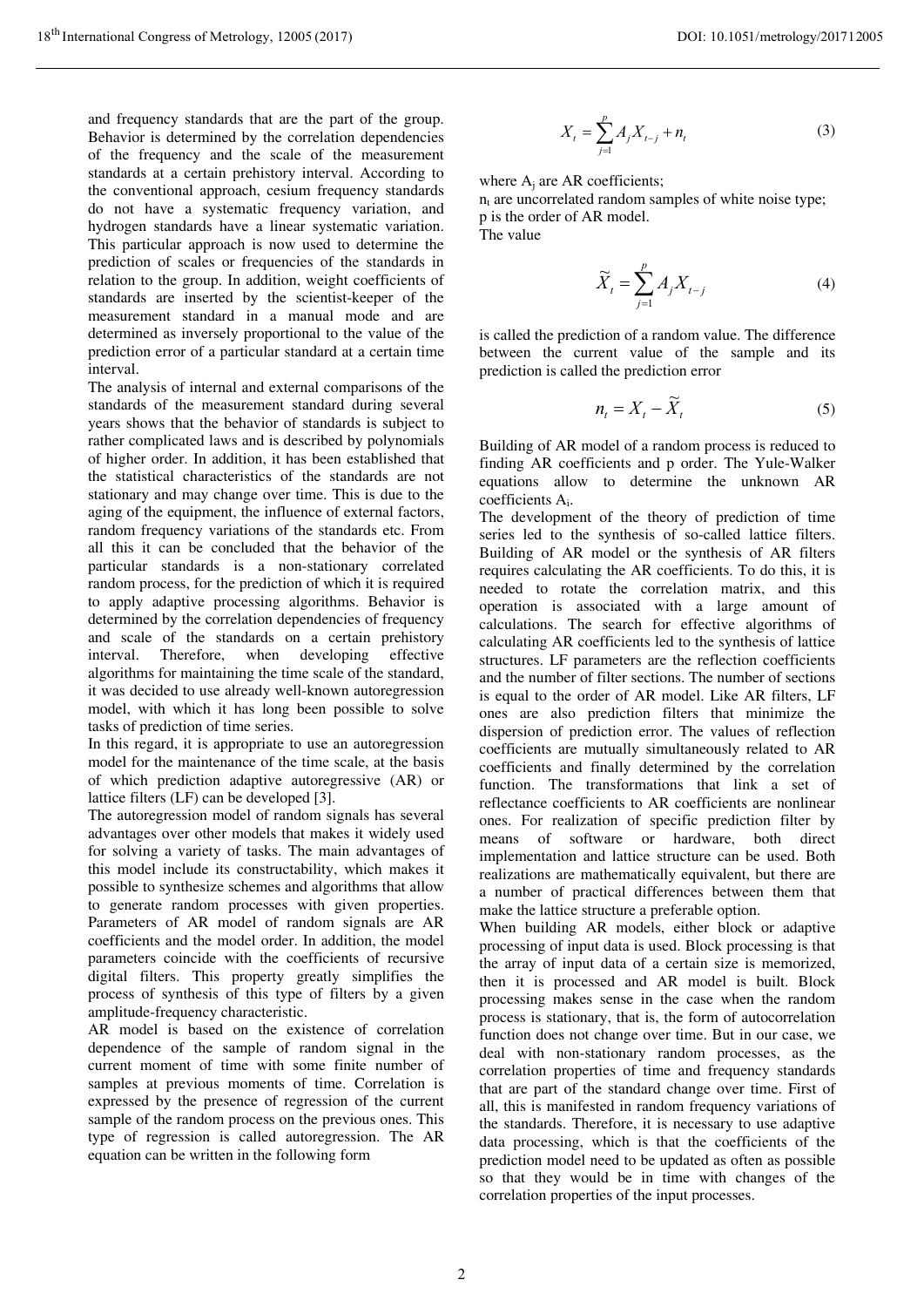An adaptive algorithm is developed for whitening LF, which updates its reflection coefficients with every new input sample of random process [3]. In the scientific literature, it is called the recursive least squares lattice algorithm. The performed additional comparative studies indicate that the lattice recursive structure has the highest convergence rate compared to other similar adaptive algorithms [4].



**Fig. 1.** Synthesizing lattice filter

Figure 1 shows a block diagram of a synthesizing lattice filter or a prediction filter.

#### **3 The results of experimental studies**

When maintaining a national time scale, it is necessary to ensure that two conflicting requirements are met. On the one hand, the maximum accuracy, that is, the minimum deviation from UTC scale. On the other hand, the ability to independently maintain the scale for a certain period of time, without falling outside the set deviations from UTC scale. By autonomy we mean the absence of any external comparisons. In the autonomous operation mode, for the maximum deviations of the scale, the requirements specified in the certificate of the national primary measurement standard of Ukraine can be accepted, namely, the differences between the national coordinated time scale of Ukraine UTC (UA) and the international coordinated time scale UTC should be within  $\pm$  1 µs.

Figure 2 shows the national time scale UTC (UA), which was obtained using a recursive lattice prediction algorithm. The scale was built on the time interval of more than two years on the basis of daily averaging points. It should be emphasized that the scale was built in a fully automatic operation mode. The maximum deviation from UTC scale was 75 ns. It became possible to achieve such a result only at the expense of more effective prediction algorithm. At the same time, the weighting factors of the standards of the group were unchanged, and corrections did not apply to the trends of changing the group frequency of the measurement standard and individual standards in the group.

At this stage, studies were performed on the effectiveness of applying autoregression prediction algorithms in comparison with conventional algorithms based on assumptions that hydrogen standards have a linear systematic frequency variation, that is absent in cesium standards. The main criterion for efficiency evaluation can be the root-mean-square (RMS) deviation

of a prediction error for each standard in the group in relation to the group frequency. In application of autoregression algorithms, the RMS deviation for three hydrogen standards was  $1.7 \cdot 10^{-14}$ ,  $1.9 \cdot 10^{-14}$ ,  $2.2 \cdot 10^{-14}$ relative units and  $3.9 \cdot 10^{-14}$  for cesium standard. When applying the conventional prediction algorithms, these values were almost 2 times worse for hydrogen standards and 3 times worse for cesium one. At the same time, also the issues related to determining the optimal orders of prediction filters were studied. For determining the best orders, there are many criteria that are described in detail in the literature, for example in [4]. But in our case, the most simple but effective criterion was used, which calculates the minimum of prediction error depending on the order of the filter. It was determined that for prediction of the behavior of hydrogen standards, the  $3<sup>rd</sup>$ order of the recursive lattice filter is the best, and for the cesium ones, the  $2<sup>nd</sup>$  order of the daily averaging points is the best. The third order of the prediction filter for hydrogen standards shows that the behavior of these standards corresponds to more complicated laws than is assumed by the conventional theory.

At the second stage, the issues of development of more efficient algorithms for calculating the trends of group frequency of the standard were studied. They arise due to the fact that sometimes there are situations when the frequencies of several standards in the group at the same time immediately change in one direction. It is naturally that the group frequency of the standard also changes in the same direction, but to find out such a situation by the analysis of the results of internal comparisons is quite difficult and, in most cases, is completely impossible. In this case, it is necessary to use the results of external comparisons, on the basis of which the group frequency trend is calculated and the trend corrections are introduced. The process of trend determining also includes the prediction problem, so for the calculation and introduction of corrections, a lattice filter at the daily points has also been used.



**Fig. 2.** UTC (UA) scale in relation to UTC scale

Figure 3 shows the difference between UTC (UA) and UTC scales in the same time interval with the automatic deletion of the group frequency trend of the measurement standard every day with a lattice recursive prediction filter. Analysis of Fig. 3 indicates that, in this